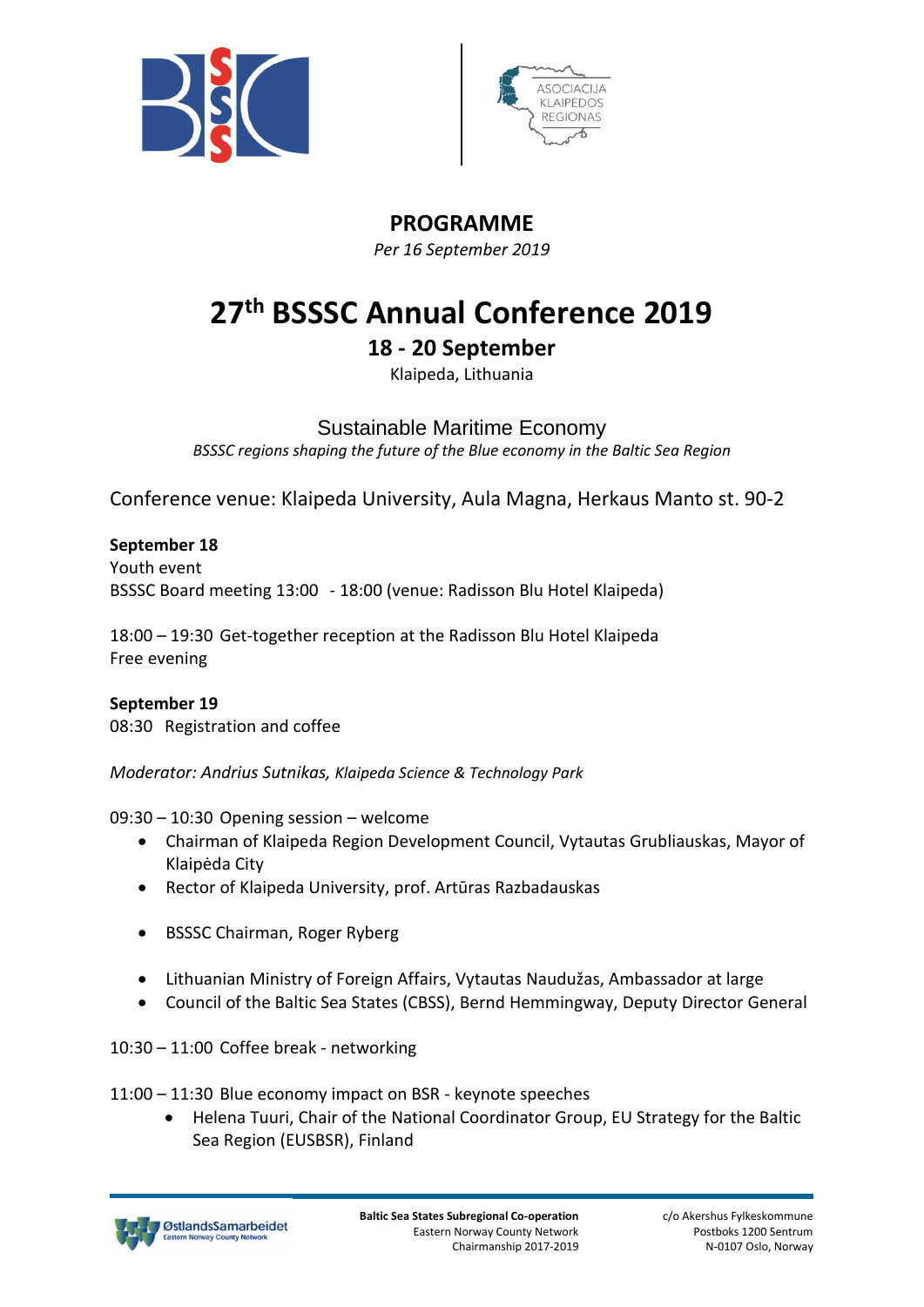



• Elena Kolosova, Interreg Baltic Sea Region Programme

11:30 – 12:50 **Panel debate** involving Helena Tuuri (EUSBSR), Elena Kolosova (Interreg BSR Programme), Angela Schultz-Zehden (Submariner network), Ossi Savolainen (Helsinki-Uusimaa Region/BSSSC Board member) and Darius Daunys (Vice-Rector for Research and Innovation of Klaipėda University)

*Moderator: Tom Kleppestö,* CEO *Shipping & Offshore Network*

| 12:45-13:00     | Welcome to BSSSC Annual Conference 2020 in Kaliningrad |
|-----------------|--------------------------------------------------------|
| $13:00 - 14:00$ | Networking lunch                                       |
| $14:00 - 15:30$ | First round of parallel sessions                       |

# Session 1

# **Shaping the future of shipping. What is needed to support the Baltic Sea region maritime industry to take the digital leap?**

Digitalisation is transforming the world at unprecedented speed as industries and companies are striving to make operations simpler, smarter and more efficient. In maritime industry, comprehensive and efficient vessel operations depend on a wide range of factors, including fast and correct stowage of cargo, efficient running of machinery, best practices in navigation, and predictive maintenance, all of which can be improved by the means of digital technologies. However, counter to the global trend, maritime industry has been lagging behind the digital transformation curves. The reasons behind the slow development are manifold, varying from the needs to invest in both technologies and in people to the inherent complexity of the industry and the policies guiding and influencing its development.

To provide more insight into the digitalisation of maritime industry and the ways to support the development, the session organised by ECOPRODIGI project invites policy makers and professionals from maritime sector to discuss

- What is the current state of digitalisation in maritime industry?
- What does the successful digitalisation of processes require from the maritime industry endusers?
- What is needed in terms of policy measures, such as regulations and incentives, to support prosperous and sustainable digital development in maritime industry?

#### **Structure of the session:**

- 1. Introduction to the topic and a presentation of ECOPRODIGI project (**Milla Harju, ECOPRODIGI project manager, Pan-European Institute at the University of Turku**)
- 2. Presentation of ECOPRODIGI industry case
- *3.* Panel discussion *"Shaping the future of shipping. What is needed to support the Baltic Sea region maritime industry to take the digital leap?"*

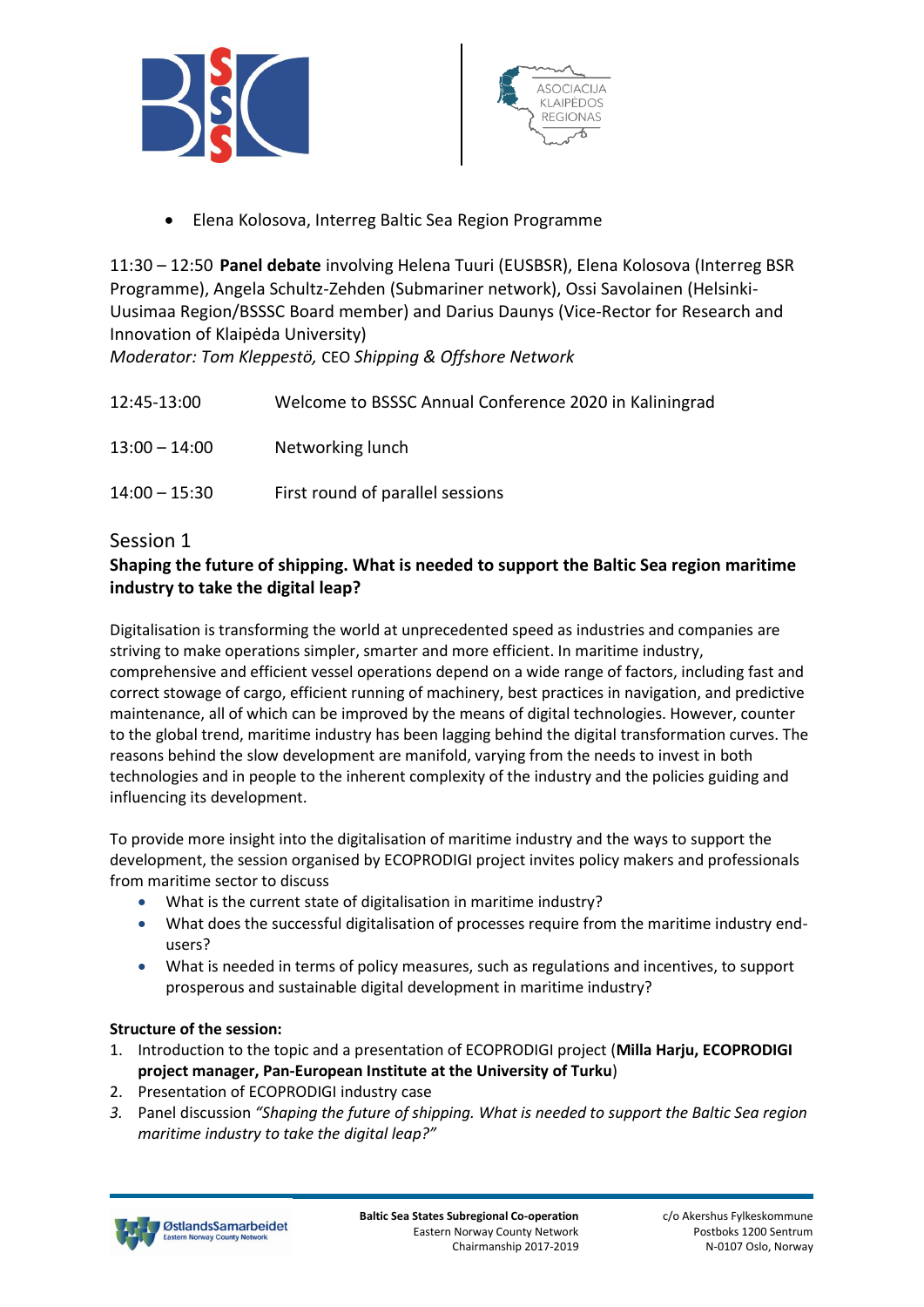



Chair of the panel: **Andrius Sutnikas**, Development Manager, Klaipeda Science and Technology Park

Panellists:

- **- Justas Kavaliauskas**, Head of Marketing, Western Baltic Engineering
- **- Eglė Vyšniauskaitė**, Chief Advisor at Water and Railway Transport Policy Group, Ministry of Transport and Communication of the Republic of Lithuania
- **- Isabelle-Louise Aabel**, EU advisor, GCE NODE, Periscope project

#### Responsible: ECOPRODIGI project <http://ecoprodigi.eu/>

# Session 2 **Coastal and Maritime tourism role in the Blue economy sector of the BSR**

The coastal and maritime tourism sector is one of the five focus areas of the EU's Blue Growth Strategy. Coastal and maritime tourism is the largest maritime activity in Europe and employs almost 3.2 million people, generating a total of € 183 billion in GVA and representing over 1/3 of the maritime economy. Tourism Cooperation and its potential of the blue economy in the Baltic Sea Region have gained visibility and attention in the recent years but it requires more discusses between BSR countries and its especially within its coastal regions for future development of this sector.

This session will invite different level policy makers and experts, business from tourism sector to discuss and share insights about the future of tourism development in the Baltic sea region, from macro-level to the local communities' level by focusing on a coastal and maritime tourism. The session will focus as well on how to make better added value of existed transregional and transnational partnerships, build better collaboration ecosystems, and it will explore the next steps in the cooperation and suggestions for the EU BSRS post 2020.

Experts from the Baltic sea Tourism centre will share important take-aways with the insights, statistics & figures on the coastal and maritime tourism.

Responsible: Baltic Sea tourism Centre team [www.bstc.eu](http://www.bstc.eu/) 

## Session 3 **Marine litter: towards a cleaner Baltic Sea**

Marine litter is a clearly visible problem along the Baltic Sea coastline, and microlitter – although often invisible – is of equal concern. No matter its shape and size, marine litter upsets the sea's biota and human connection to the sea. During the recent years, the issue of marine litter, and especially plastics, has been gaining global attention as one of the most emerging environmental issues of our

seas due to human activity, causing serious environmental, social and economic impacts.

Rapid growth of the plastics production during the past 50 years together with often lacking waste management solutions as well as our throw-away culture and irresponsible behaviour bring extra

times. Every year, large quantities of plastics – including microplastics – end up in the oceans and

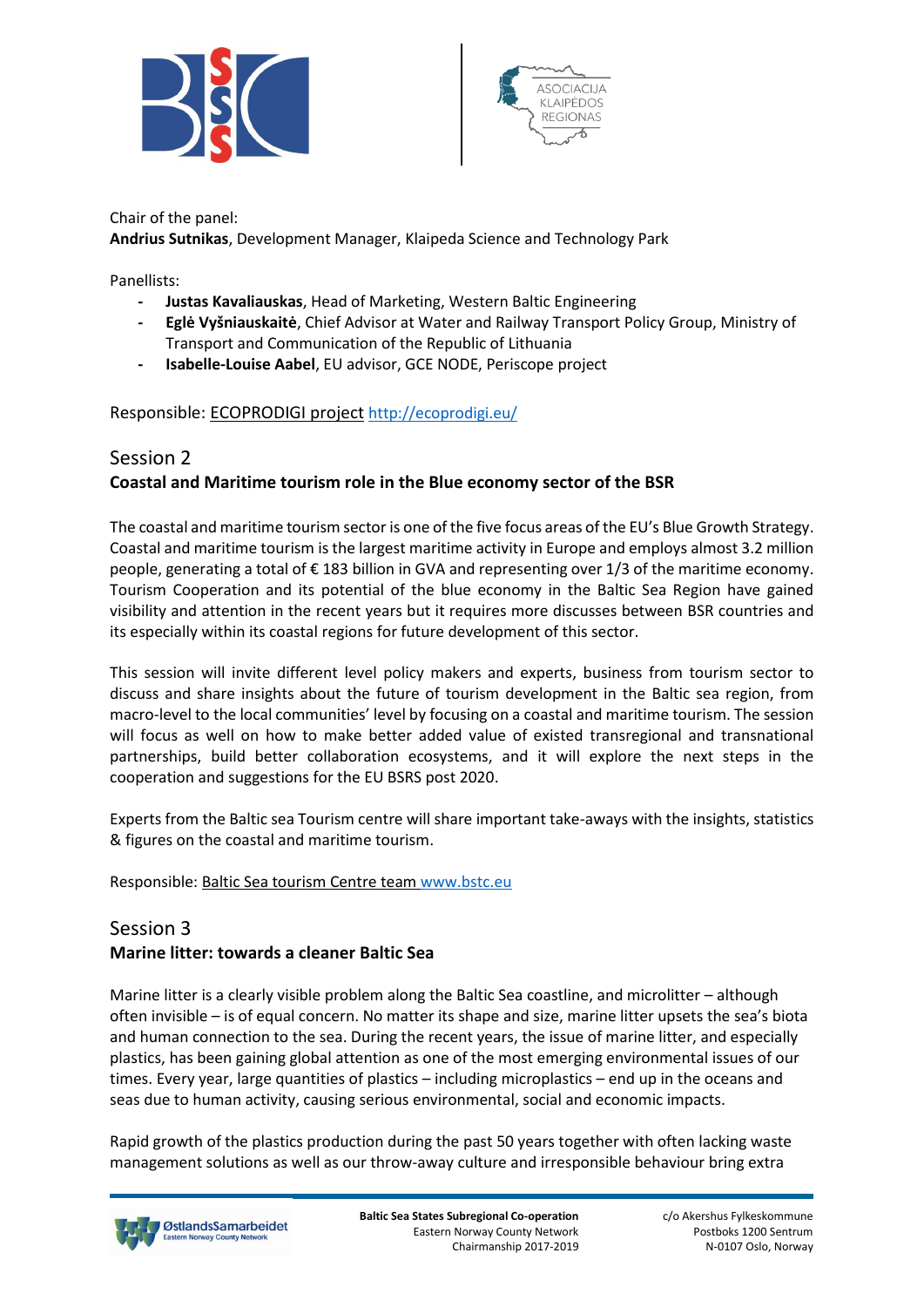



challenge to the problem. Hence, global, regional, national and local level cooperation is needed to overcome the marine litter challenge. This session will present the current situation and the different approaches to the marine litter issue from global to municipal levels, and address policy options and measures for a cleaner Baltic Sea.

The interactive event will consist of the following elements:

Introduction (12 min)

➢ **Aaron Vuola**, HELCOM Project coordinator (FanpLesstic-sea): Setting the scene, global considerations on marine litter, and introduction of the agenda and participants

➢ Marta Ruiz, Associate Professional Secretary, HELCOM Regional and HELCOM perspective on marine litter: The State of the Baltic Sea and the Marine Litter Regional Action Plan ➢ Arūnas Balčiūnas PhD, Marine Research Institute, Klaipeda University Science/Research perspective on marine litter: Scale, origin and spatial distribution of marine litter pollution in the Lithuanian coastal zone of the Baltic Sea

➢ Daiva Jonuskiene, Siauliai Chamber of Commerce, Industry and Crafts Local government perspective on marine litter: The current situation and planned activities in the Siauliai region municipality

➢ Susanne Altvater: s.Pro, Consultant for marine and legal issues Private sector perspective on marine litter: Extended Producer Responsibility (EPR) Directive for Single-use plastics Panel discussion (30 min)

- $\triangleright$  Panel discussion: four panellists (the four speakers, moderated by Aaron Vuola)
- $\triangleright$  Q&A with audience

Responsible: HELCOM <http://www.helcom.fi/> and the FanpLESStic-sea project

- 15:30 16:00 Coffee break networking
- 16:00 17:30 Second round of parallel sessions

# Session 4 **LNG Value Chain for Clean Shipping, Green Ports and Blue Growth**

*Moderator Tom O. Kleppestø, CEO, Shipping & Offshore Network, Oslo*

LNG as a fuel is both a proven and available solution. LNG offers huge advantages, especially for ships in the light of ever-tightening emission regulations. While different technologies can be used to comply with air emission limits, LNG technology is a smart way to meet existing and upcoming requirements for the main types of emissions (SOx, NOx, PM, CO2). As the LNG became available for Maritime transport it opens up the possibilities for other transport modes and sustainable solutions such as LBG for transport

Introduction (15 min) Go LNG- building value chain for LNG in BSR - Andrius Sutnikas, Project Leader Go LNG

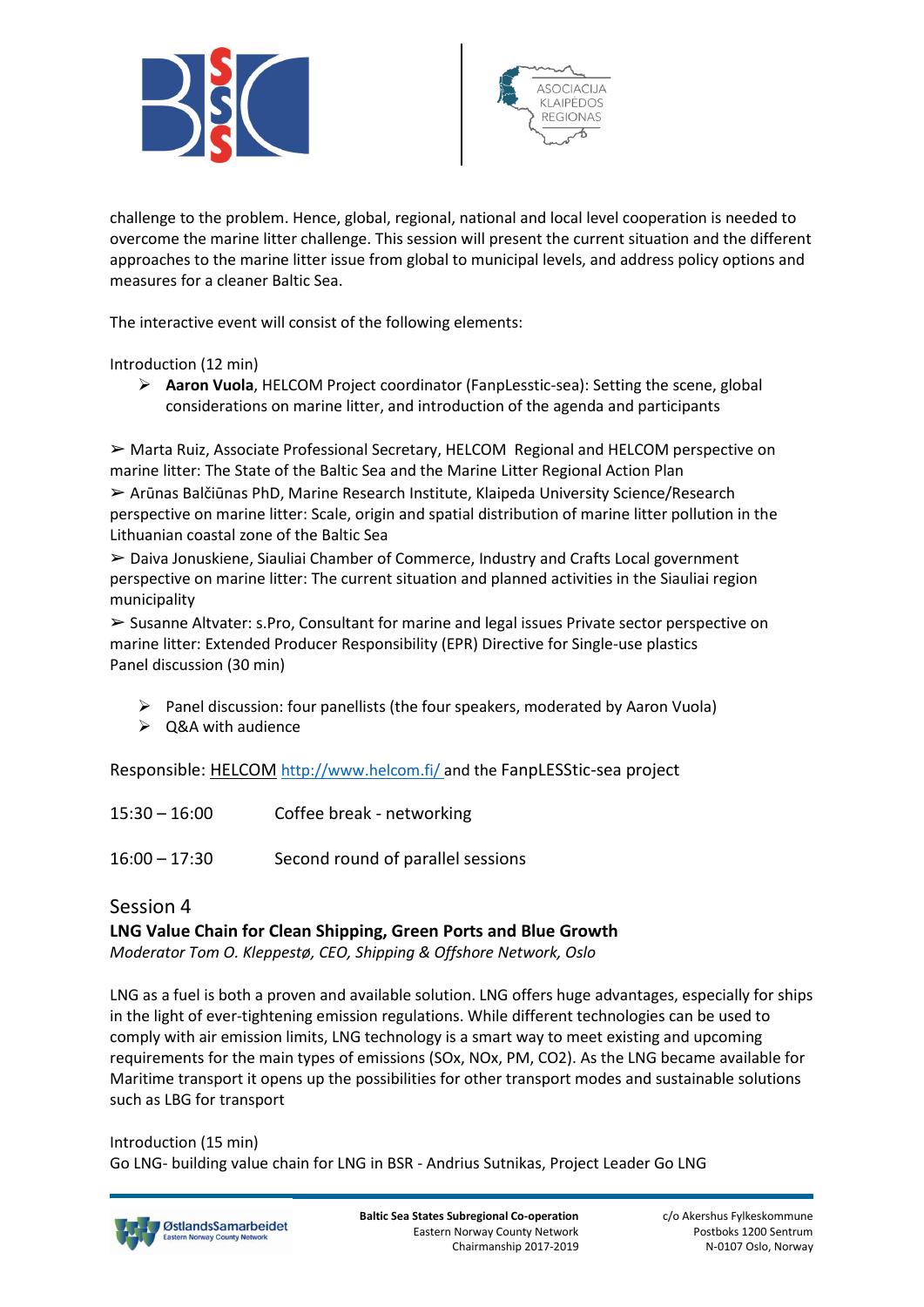



LNG competence centre- knowledge development for enabling LNG in BSR- Stefan Jankowski, coordinate LNG competence centre BSR

BSR LNG business cluster enabling LNG business partnerships - Charlotte Vinding, cluster coordinator.

LNG for maritime transport - Andrius Uldukis DNVGL

Moderated discussion

Responsible: GoLNG project<http://www.golng.eu/>

## Session 5 **Potential of maritime cultural heritage (MCH) for Blue Economy** *Moderators: Krista Karro & Maili Roio, Estonian National Heritage Board*

Maritime spatial planning is part of spatial planning as a whole. This session aims to bring together practices used in different countries in integrating maritime and underwater cultural heritage into maritime spatial planning process and also into Blue Economy sectors to sketch some preliminary

future scenarios based on existent projects and national maritime spatial plans.

The session is open not just for BalticRIM partners, but also for practicioners and specialists outside the project to have a wider look into the topic. The session is also open for those who are interested in the management of maritime and underwater cultural heritage in the context of maritime spatial planning.

#### **Block 1: General discussion on maritime and underwater cultural heritage in the context of maritime spatial planning**

- 1. Integrating cultural heritage within Marine Spatial Planning processes Implementing the UNESCO Blue Economy Guidelines - Arturo Rey da Silva, Panthèon-Sorbonne University, Paris / Spanish School of History and Archaeology, Rome
- 2. The role of Maritime Cultural Heritage (MCH) and Underwater Cultural Heritage (UCH) in different Blue Economy sectors - Maili Roio, Estonian National Heritage Board

#### **Block 2: Country-based examples how MCH and UCH have been considered in national spatial plans.**

- 1. Saving the Baltic Sea with all its treasures Sallamaria Tikkanen, Finnish Heritage Agency/Museovirasto
- 2. Synergy effects in Schleswig-Holstein's Maritime Cultural Heritage Management Daniel Zwick, State Archaeology Department of Schleswig-Holstein

#### **Discussion**

Time for comments, questions & answers. Especially appreciated are comments about examples on national maritime planning from other BSR countries.

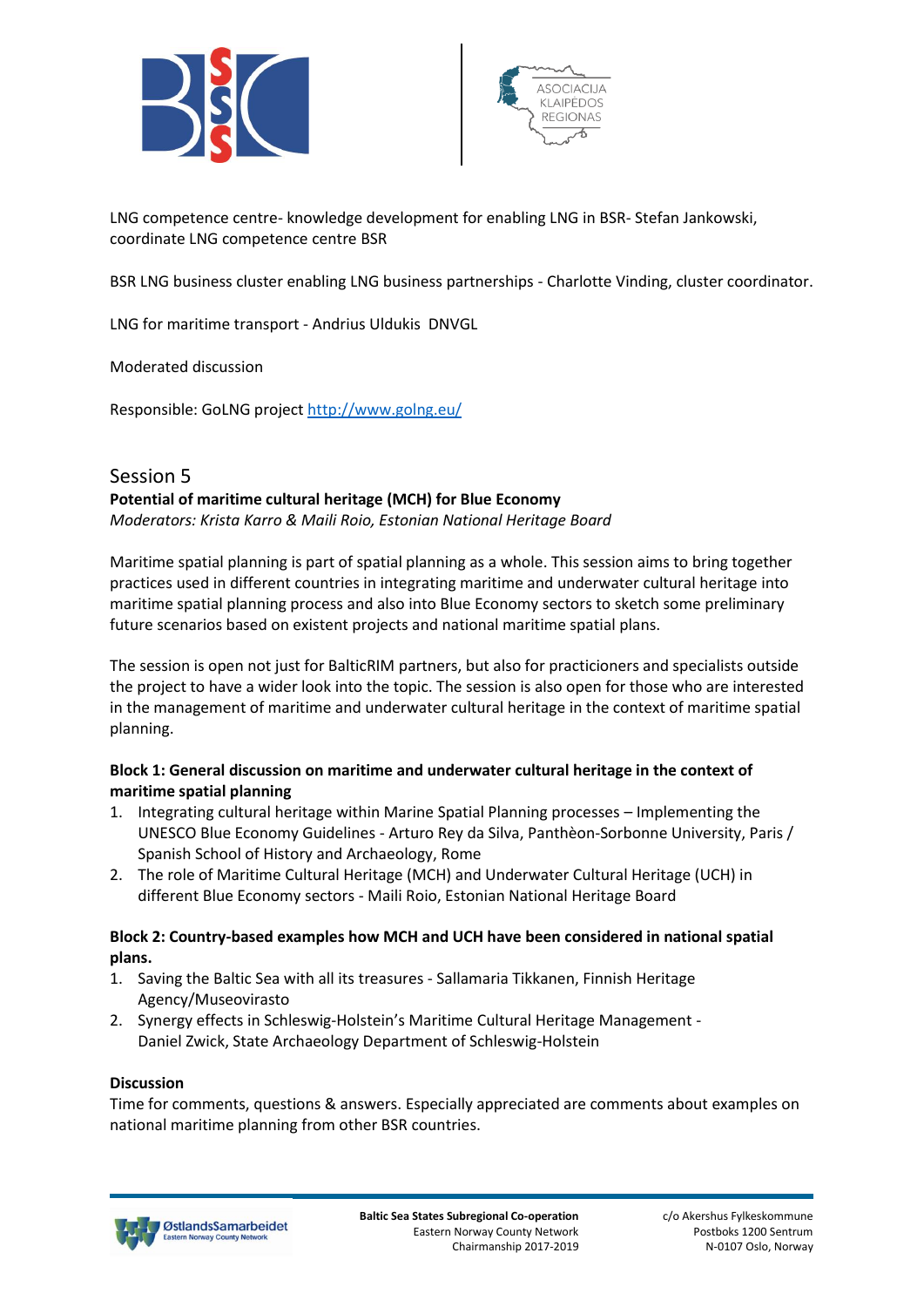



Responsible: BalticRIM projec[t https://projects.interreg-baltic.eu/projects/balticrim-133.html#story-](https://projects.interreg-baltic.eu/projects/balticrim-133.html#story-262)[262](https://projects.interreg-baltic.eu/projects/balticrim-133.html#story-262)

# Session 6 **Blue economy as a driver for growth and sustainability of coastal regions**

The Blue Bio-economy is an important pillar for achieving sustainable and resource-efficient Blue Growth. The Blue Platform project (Interreg BSR 2018-2021) - led by the Finnish Environment Institute and the SUBMARINER Network for Blue Growth synthesizes, promotes and encourages the uptake of results from the numerous Blue Bio-economy projects within the Baltic Sea Region. The project focuses on topics ranging from mussel and algae cultivation, legislation issues, innovative aquaculture systems, maritime planning, biotechnology and much more. This workshop will showcase the involvement of regions in the Blue Bio-economy and form a discussion platform for how regions can become more actively involved and take the lead in Blue Bio-economy sectors specifically.

- Blue platform project presentation
- Case Blue biotech
- Case aquaculture

#### Panelists:

- Lisa Simone de Grunt, SUBMARINER Network for Blue Growth The Blue Platform project
- Anne-Mari Luhtanen, SYKE Finnish Environment Institute (Finland) Blue biotechnology and aquaculture in Finland
- Susanna Minnhagen, Kalmar Municipality (Sweden) Mussel cultivation in Sweden
- Anda Ikauniece, Latvian Institute of Aquatic Ecology (Latvia)- Legislation for the Blue Bioeconomy in the Baltic Sea Region
- Gintautas Narvilas, Klaipeda University (Lithuania) Shrimp Aquaculture in Lithuania

• Lukas Behrens, Youth Representative (Germany) - Involving the youth in the Baltic Blue Bioeconomy

Responsible: Blue Platform <https://projects.interreg-baltic.eu/projects/blue-platform-169.html>

19:00 Get together dinner with culture, Klaipeda Castle Conference Center, Priespilio st. 2

#### **September 20**

#### **Venue: Klaipeda University, Aula, Herkaus Manto st. 84.**

*Moderator: Jurgita Šilinskaitė-Venslovienė, Head of LNG Commerce, AB Klaipėdos Nafta*

09:00 Opening of day 2 – keynotes

• Angela Schultz-Zehden, Managing Director, Submariner Network